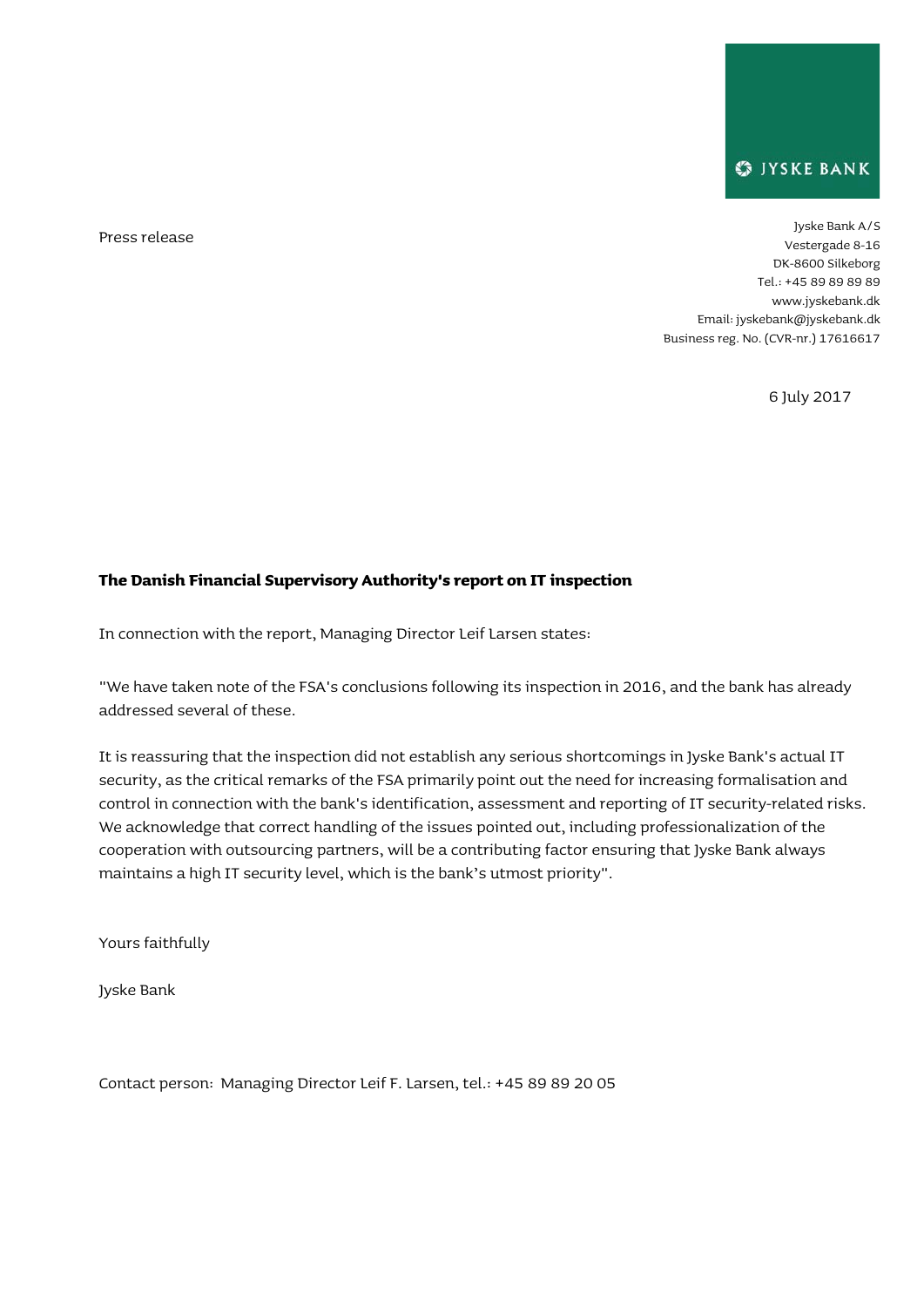

FINANSTILSYNET (Danish Financial Supervisory Authority)

3 July 2017

## **Report on IT inspection at Jyske Bank A/S**

## **1. Introduction**

In 2016, the FSA conducted an inspection of the IT area at Jyske Bank A/S.

The FSA reviewed selected parts of the IT area, including general IT security management, IT strategy, organisation, disaster recovery/ contingency plans, security policies and guidelines. Moreover, the FSA reviewed Jyske Bank's procedures for the control of access to systems and data, change management, systems audit, control of outsourced IT functions and also requirements and procedures relating to control and reporting.

## **2. Summary and risk assessment**

It is the assessment of the FSA that Jyske Bank has not established sufficient management and reporting in the area of IT security. This has resulted in the risk that the executive board and the supervisory board will not be informed to a sufficient degree of the actual IT risk picture. The FSA also assesses that Jyske Bank is not fully compliant with the statutory requirements in the IT area, including the bank's outsourcing of material IT activities.

The FSA has ordered Jyske Bank to strengthen its IT security management and management reporting as well as to improve the on-going control and follow-up on the actual IT security implementation both at the bank and the IT suppliers. Moreover, the management's requirements and expectations of IT-security work, etc. must to a higher degree be specified and documented.

Moreover, the FSA has ordered Jyske Bank to establish a sufficient method for IT risk management, covering both the bank and the performance of tasks at IT suppliers to whom such tasks are outsourced.